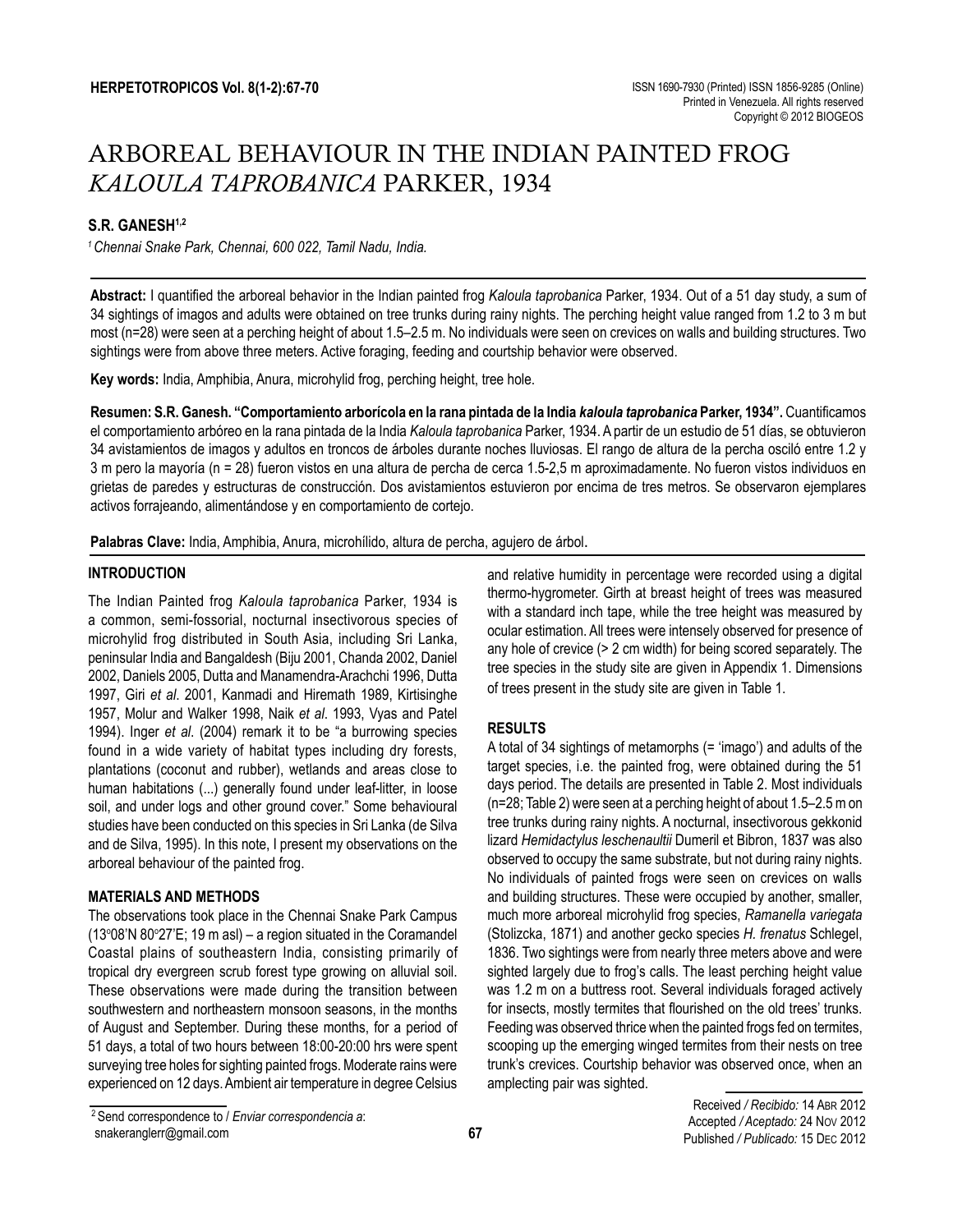

**FIG. 1.** Painted frogs *Kaloula taprobanica* – various living, uncollected individuals active at night on tree trunks and holes. Nocturnal photos by S.R. Ganesh.

*Ranas pintadas* Kaloula taprobanica *– varios individuos vivos, no colectados en troncos y agujeros de árboles. Fotos nocturnas por S.R. Ganesh.*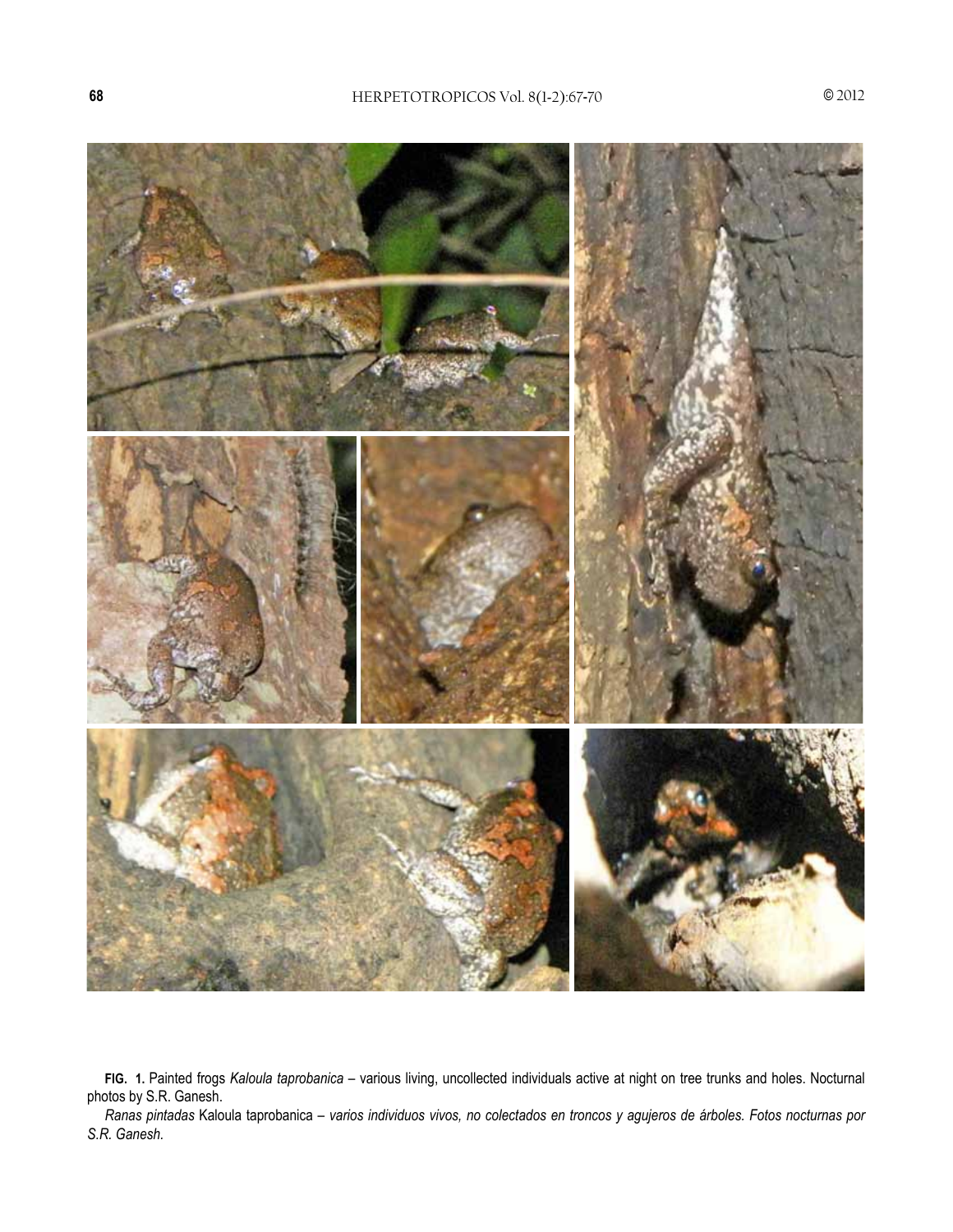| GBH (in cm) class intervals | Total no. of trees |    | No. of trees with holes Approx. tree height (in m)<br>class intervals | Total no.<br>of trees | No. of trees with<br>holes |
|-----------------------------|--------------------|----|-----------------------------------------------------------------------|-----------------------|----------------------------|
| < 50                        | 13                 | 3  | < 2 m                                                                 | 2                     |                            |
| $50 - 100$                  | 30                 | 26 | $2 - 4 m$                                                             | 14                    | 11                         |
| $100 - 150$                 | 13                 | 10 | $4 - 6 m$                                                             | 23                    | 21                         |
| >150                        | 2                  |    | >6m                                                                   | 16                    |                            |
| Total                       | 55                 | 40 | Total                                                                 | 55                    | 40                         |

**TABLE 1.** Dimensions (girth at breast height in cm; height in m) of trees present in the study site. *TABLA 1. Dimensiones (diámetro a la altura del pecho en cm; altura en m) de árboles presentes en el sitio de estudio.*

#### **DISCUSSION**

Although this species is solitary on some occasions, as much as four individuals were seen together during this study. Some frogs were calling out from tree holes after partly emerging from the holes, peeing out of it. The habits of this species is relatively poorly-understood but has been consensually considered to be fossorial (Chanda 2002, Daniel 2002, Daniels 2005, Dutta and Manamendra-Arachchi 1996). But its arboreal habits have been reported earlier by Daniels (2005) who mentioned that this species can scale walls of buildings and even glass with ease and has been known to ascend hollow tree trunks infected with termites, its favorite food. The present observations are in favor of Daniels (2005). The present note offers a much more quantitative account on the arboreal behaviour in the painted frog.

#### **ACKNOWLEDGEMENTS**

I thank Mr. B. Vijayaraghavan, the Executive Chairman of the Chennai Snake Park Trust, for supporting my research activities. Mr. R. Rajarathinam, the Director, kindly provided valuable information on the tree species in the study site and Mr. S. Sivakumar, the Education Officer, shared good accounts of his own field observations on this species.

### **LITERATURE CITED**

- **Biju, S.D. 2001.** A synopsis to the frog fauna of the Western Ghats, India. Occasional Publication 1. ISCB (Indian Society of Chemists and Biologists) (1):1-24.
- **Chanda, S.K. 2002.** Handbook Indian Amphibians. Zoological Survey of India, Kolkata.
- **Champion, H.G. and S.K. Seth 1968.** A revised survey of the forest types of India. Government of India Press, New Delhi, India, 404 pp.
- **Daniel, J.C. 2002.** The Book of Indian Reptiles and Amphibians. Oxford University Press, Mumbai, India, 238 pp.
- **Daniel, J.C. and K.K. Verma. 1963.** Occurrence of the Ceylon *Kaloula*, *Kaloula pulchra taprobanica* H.W. Parker (Family: Microhylidae) at Jagdalpur, Bastar District, Mandhya Pradesh. Journal of the Bombay Natural History Society 60(3):744-745.
- **Daniels, R.J.R. 2005.** Amphibians of Peninsular India. Universities Press, Private Limited, Hyderabad, India. 296 pp.
- **de Silva, A. and P. de Silva. 1995.** Some observations on *Kaloula taprobanica* in Sri Lanka. Lyriocephalus 1(1-2):48-51.
- **Dutta, S.K. 1997**. Amphibians of India and Sri Lanka. Odyssey Publishing House, Bhubaneswar. 342 pp.

**TABLE 2.** Spatio-behavioural profiles of painted frogs sighted on trees during the study. Values in parenthesis indicate sample size. *TABLA 2. Perfiles espacio-temporales de ranas pintadas en los árboles durante el estudio. Los valores entre paréntesis indican el tamaño de la muestra.*

| Perching height (in m)<br>class intervals | Resting<br>substrate | Orientation    | Conspecific<br>interaction | Inter-specific<br><i>interaction</i> |
|-------------------------------------------|----------------------|----------------|----------------------------|--------------------------------------|
| $1 - 1.5$ m (3)                           | Tree trunk (12)      | Upwards (14)   | Calling (7)                | Antagonistic (1)                     |
| $1.5 - 2$ m (12)                          | Tree hole (12)       | Downwards (11) | Foraging (6)               | Avoidance (4)                        |
| $2 - 2.5$ m (16)                          | Branches (9)         | Right side (5) | Feeding (2)                | Inquisitive (0)                      |
| $2.5 - 3$ m (2)                           | Leaves (1)           | Left side (4)  | Courtship (1)              | None (1)                             |